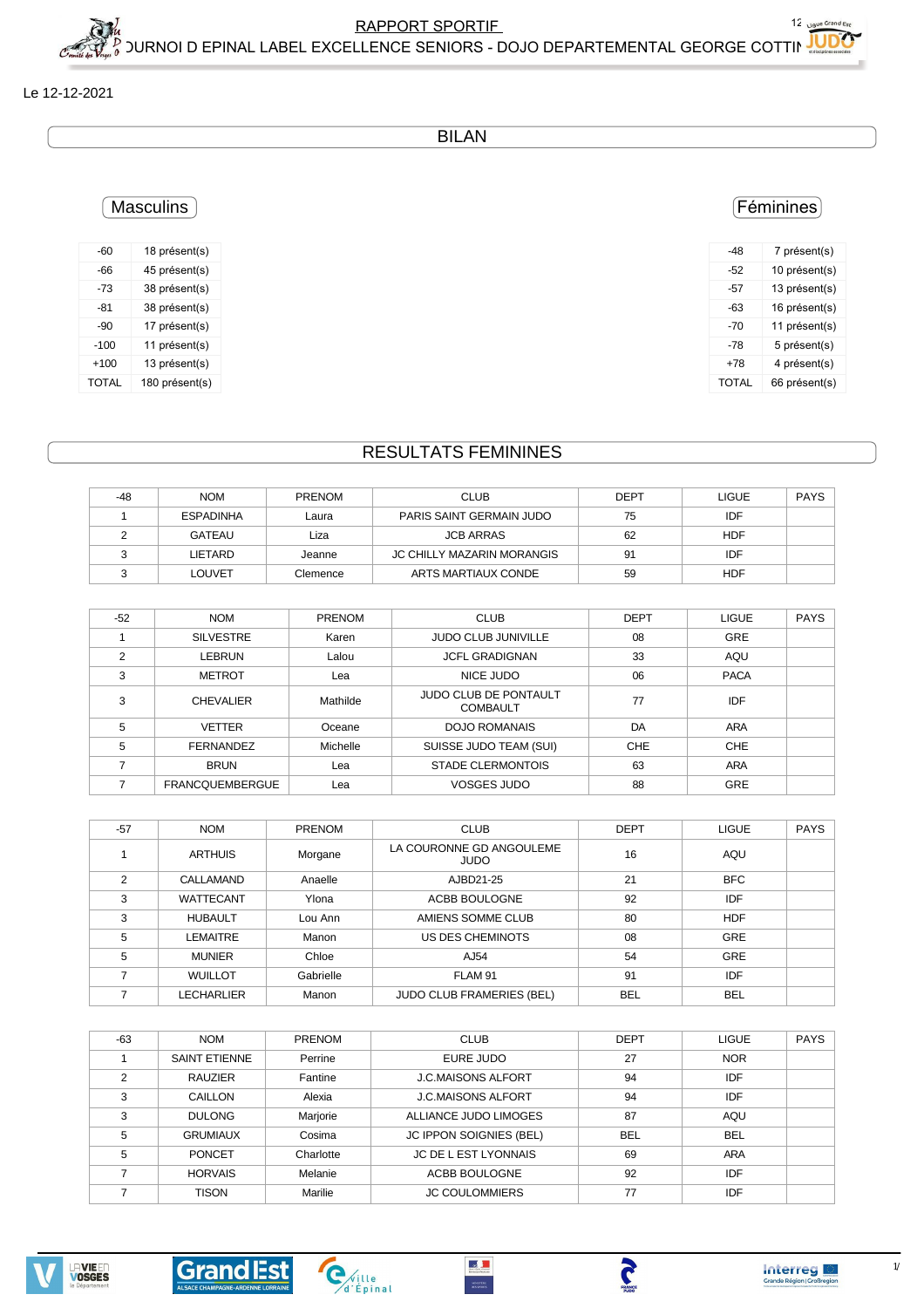$\mathsf{RAPPORT}$  SPORTIF  $12_{\text{blue} \text{ 12-2}}$ 

 $_6^\prime$  )URNOI D EPINAL LABEL EXCELLENCE SENIORS - DOJO DEPARTEMENTAL GEORGE COTTINING

| $-70$         | <b>NOM</b>        | PRENOM        | <b>CLUB</b>                                     | <b>DEPT</b> | <b>LIGUE</b> | <b>PAYS</b> |
|---------------|-------------------|---------------|-------------------------------------------------|-------------|--------------|-------------|
|               | <b>BELGACEM</b>   | Nour El Houda | ALLIANCE JUDO LIMOGES                           | 87          | AQU          |             |
| $\mathcal{P}$ | <b>DUPONT</b>     | Lauriane      | AJ54                                            | 54          | <b>GRE</b>   |             |
| 3             | <b>HORLAVILLE</b> | Yasmine       | EURE JUDO                                       | 27          | <b>NOR</b>   |             |
| 3             | <b>JARROT</b>     | Lucie         | ACBB BOULOGNE                                   | 92          | IDF          |             |
| 5             | <b>HABERSTOCK</b> | Laura         | <b>JUDO CLUB DE PONTAULT</b><br><b>COMBAULT</b> | 77          | IDF          |             |
| 5             | VIZZAVONA         | Laetitia      | ACBB BOULOGNE                                   | 92          | <b>IDF</b>   |             |
|               | <b>VAROQUIER</b>  | Amandine      | <b>JUDO CLUB JUNIVILLE</b>                      | 08          | <b>GRE</b>   |             |
|               | ALBUQUERQUE       | Dorine        | <b>JUDO CLUB THIONVILLE</b>                     | 57          | <b>GRE</b>   |             |

| -78 | <b>NOM</b>     | <b>PRENOM</b> | <b>CLUB</b>              | <b>DEPT</b> | <b>LIGUE</b> | <b>PAYS</b> |
|-----|----------------|---------------|--------------------------|-------------|--------------|-------------|
|     | DELAHAIE       | Laurine       | ACBB BOULOGNE            | 92          | IDF          |             |
|     | <b>BRUSTEL</b> | Lou Anne      | ACBB BOULOGNE            | 92          | IDF          |             |
|     | LE FE          | Melanie       | <b>J.C.ORGEVAL REIMS</b> | 51          | <b>GRE</b>   |             |
|     | <b>BOUCHER</b> | Amandine      | CENTRE JUDO DE FORBACH   | 57          | <b>GRE</b>   |             |
|     | <b>CHOPPIN</b> | Camille       | <b>FUJI YAMA CLUB</b>    | 69          | ARA          |             |

| +78 | <b>NOM</b>      | <b>PRENOM</b> | <b>CLUB</b>               | <b>DEPT</b> | <b>LIGUE</b> | <b>PAYS</b> |
|-----|-----------------|---------------|---------------------------|-------------|--------------|-------------|
|     | <b>MARCHAND</b> | Valentine     | NICE JUDO                 | 06          | <b>PACA</b>  |             |
|     | <b>DUPIN</b>    | Lucie         | STE GENEVIEVE SPORTS      | 91          | IDF          |             |
|     | <b>GERMAIN</b>  | Amandine      | <b>J.C.MAISONS ALFORT</b> | 94          | IDF          |             |
|     | ALLAMELOU       | Clea          | STE GENEVIEVE SPORTS      | 91          | IDF          |             |

### RESULTATS MASCULINS

| $-60$ | <b>NOM</b>      | <b>PRENOM</b> | <b>CLUB</b>                | <b>DEPT</b> | <b>LIGUE</b> | <b>PAYS</b> |
|-------|-----------------|---------------|----------------------------|-------------|--------------|-------------|
|       | <b>LEMAIRE</b>  | Thomas        | NICE JUDO                  | 06          | <b>PACA</b>  |             |
| 2     | <b>GAUCH</b>    | David         | SUISSE JUDO TEAM (SUI)     | <b>CHE</b>  | <b>CHE</b>   |             |
| 3     | <b>WONB</b>     | Janson        | KENAMJU HAARLEM (NED)      | <b>NLD</b>  | <b>NLD</b>   | <b>COM</b>  |
| 3     | <b>MERDIN</b>   | Emile         | TOP NIVEAU TOURNOI (BEL)   | <b>BEL</b>  | <b>BEL</b>   |             |
| 5     | <b>GHALIB</b>   | Mouhammad     | DOJO CLUB WASQUEHAL        | 59          | <b>HDF</b>   |             |
| 5     | <b>CYMBERT</b>  | Jules         | <b>JUDO CLUB JUNIVILLE</b> | 08          | <b>GRE</b>   |             |
|       | <b>RIMBAULT</b> | Alexandre     | 76 JUDO                    | 76          | <b>NOR</b>   |             |
|       | <b>VERGNON</b>  | Louis-Hugo    | <b>DOJO ROMANAIS</b>       | DA          | <b>ARA</b>   |             |

| $-66$ | <b>NOM</b>          | <b>PRENOM</b> | <b>CLUB</b>           | <b>DEPT</b> | <b>LIGUE</b> | <b>PAYS</b> |
|-------|---------------------|---------------|-----------------------|-------------|--------------|-------------|
|       | <b>DUPONT</b>       | Antoine       | ARTS MARTIAUX CONDE   | 59          | <b>HDF</b>   |             |
|       | <b>MICHELANGELI</b> | Francois      | A.M ASNIERES          | 92          | IDF          |             |
|       | COSSEZ              | Quentin       | C.P.B. RENNES         | 35          | <b>BRE</b>   |             |
| 3     | LAVERGNE            | Adrian        | <b>JC COULOMMIERS</b> | 77          | IDF          |             |
| 5     | <b>LECLERC</b>      | James         | DOJO MARITIME         | 76          | <b>NOR</b>   |             |
| 5     | HAMADI              | Riwane        | A J A PARIS XX        | 75          | IDF          |             |
|       | <b>SIMONNET</b>     | Hugo          | ACBB BOULOGNE         | 92          | IDF          |             |
|       | PASI                | Bel-Air       | <b>SUCY JUDO</b>      | 94          | IDF          |             |

| $-73$          | <b>NOM</b>      | PRENOM   | <b>CLUB</b>                | <b>DEPT</b> | <b>LIGUE</b> | <b>PAYS</b> |
|----------------|-----------------|----------|----------------------------|-------------|--------------|-------------|
|                | <b>NJIE</b>     | Faye     | <b>JC COULOMMIERS</b>      | 77          | IDF          |             |
| $\overline{2}$ | <b>MATT</b>     | Naim     | SUISSE JUDO TEAM (SUI)     | <b>CHE</b>  | <b>CHE</b>   |             |
| 3              | <b>CYSIQUE</b>  | William  | SUCY JUDO                  | 94          | IDF          |             |
| 3              | <b>PALHEC</b>   | Adrien   | <b>J.C.MAISONS ALFORT</b>  | 94          | IDF          |             |
| 5              | LALLAU          | Baptiste | <b>DOJO CLUB WASQUEHAL</b> | 59          | <b>HDF</b>   |             |
| 5              | <b>GARBE</b>    | Robin    | FLAM 91                    | 91          | <b>IDF</b>   |             |
|                | <b>BERRABAH</b> | Mohammed | ACBB BOULOGNE              | 92          | IDF          |             |
|                | <b>LEGER</b>    | Lois     | <b>DOJO ROMANAIS</b>       | DA          | <b>ARA</b>   |             |







**PANCE** 

 $\frac{1}{2}$ 

 $\begin{array}{c} \text{MNSITIL} \\ \text{DNS POMIS} \end{array}$